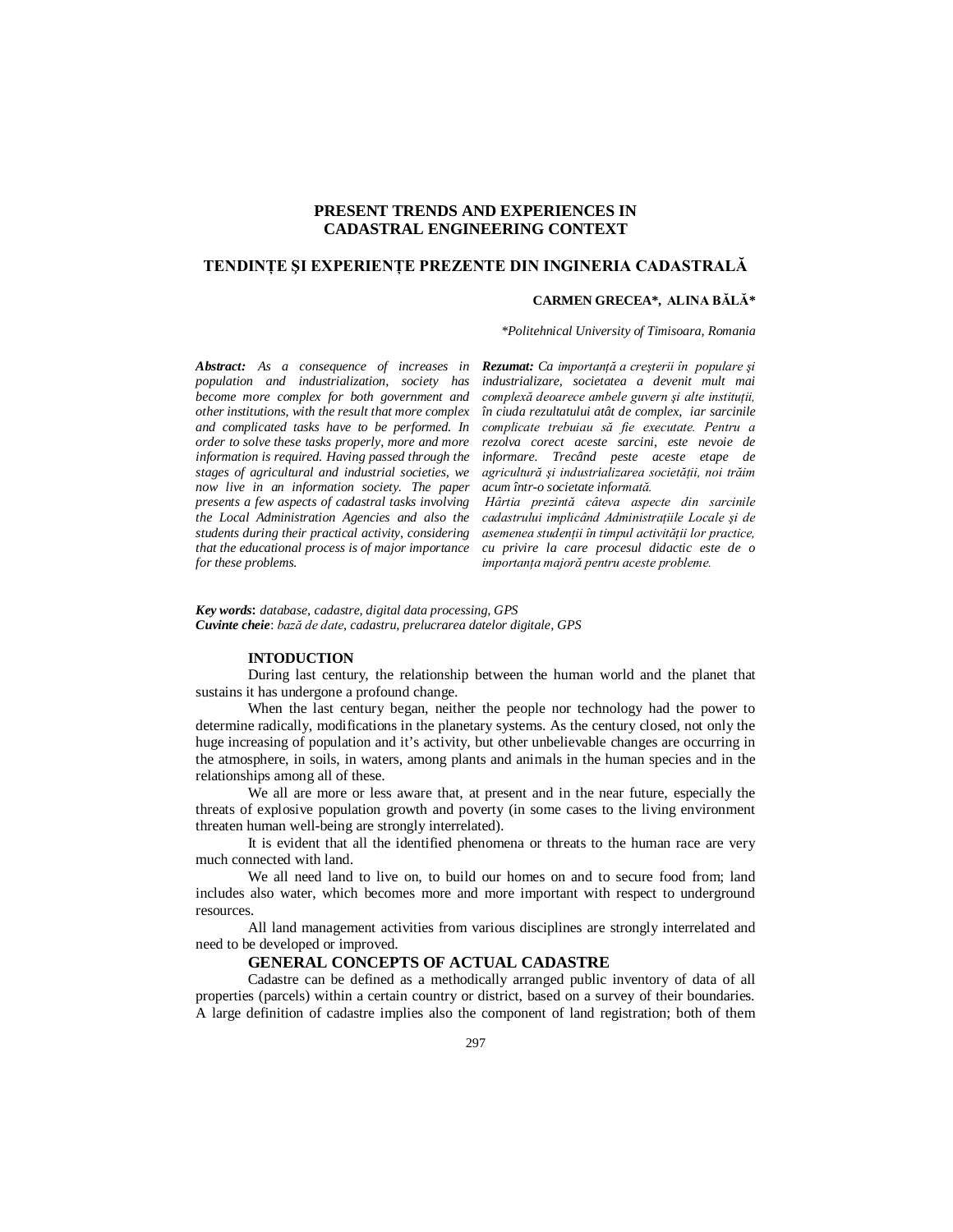have the task to complement each other inside the cadastral land information system, answering the questions: "who, how, where and how much?"



Figure 1. The basic cadastre

During its evolution in Romania, the cadastre activities deled with many economical and political changes and obstacles.

That's why, nowadays, the most important task of the new cadastral policy is to assure the informatization of this activity, related to general and multipurpose cadastre, to provide a complete evidence of lands and buildings in order to design the territory in a convenient way with environmental protection.

In time, it's role remained just the same, but the methods, technical tools and principles in organization changed a lot due to the progress in informatics and technology specific to cadastral work and also due to the inner conditions of the Romanian society.

Through cadastre work one can collect and store a big amount of technical, juridical or economical information and all this job can be efficient if the access to these documents is quick, convenient and reflects the reality.

The main quality of a modern cadastre is represented by the use of digital data at any level of the process.

Transformation of the present informational system into database system supposes the organization of all information into separate files, which are closely, related one to another.

Another important aspect of process is the acquisition and use of the modern, electronic total stations together with proper software models, which are used in accordance with our national standards. The cadastral digital data can be collected and processed in an unitary automatic system as follows:

-GPS information

-total stations data

- Aerial Photography, Orthophotography, and Photogrammetric Based Systems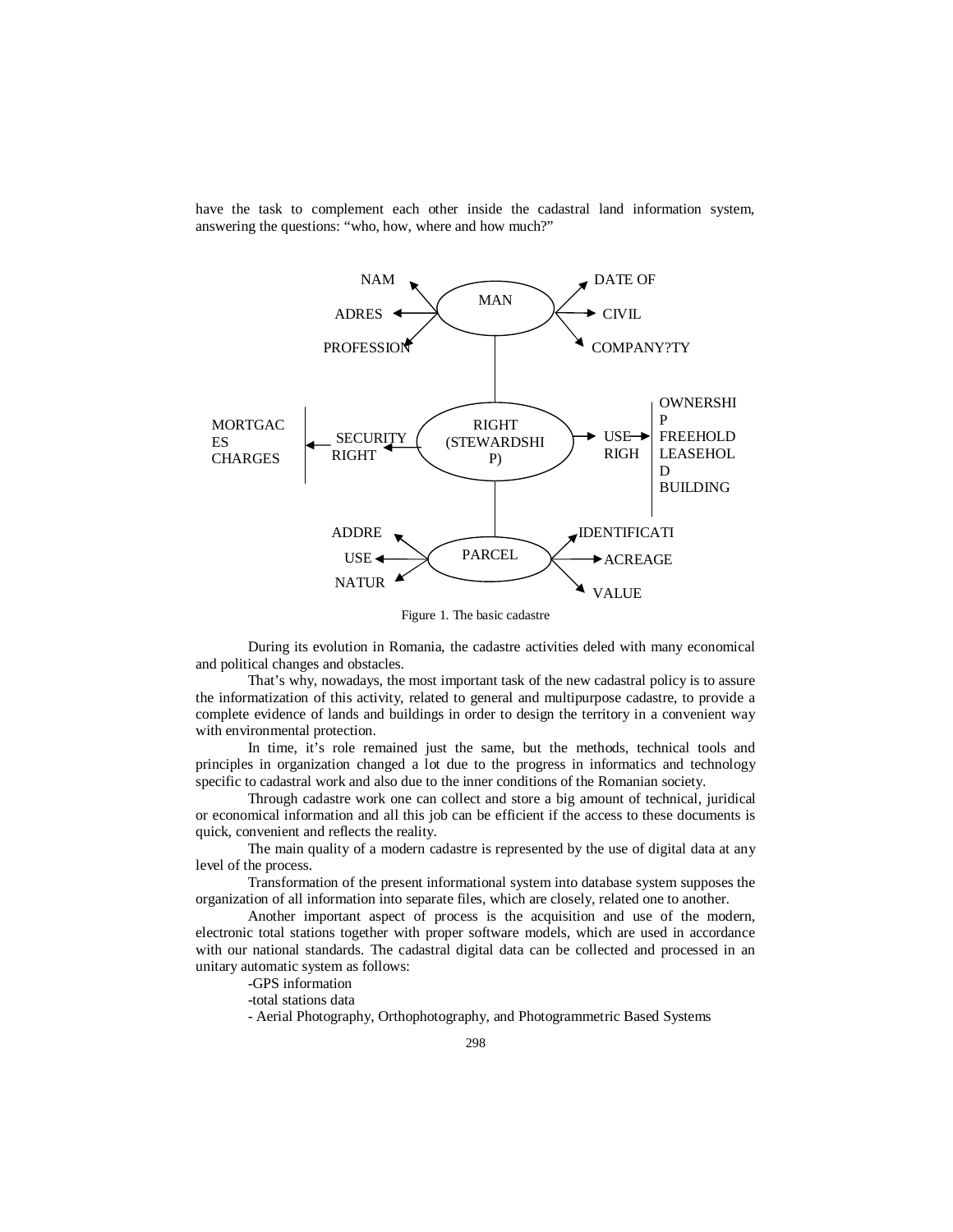- digital data

The primary data processing for computation of the land surfaces for a property are quite simple at this first level but it becomes very difficult due to the huge number of parcels and owners and also to the existence of a great amount of corrections in the adjustment of the territory (around 6 million owners and a total surface of about 9 million hectares, and if we take into consideration a medium number of 6 parcels/owner, it's necessary to create and determine by cadastral survey a number of about 30 million parcels).

This situation makes possible the elaboration of special, modern methods for data processing inside the local agencies for cadastre. These offer the following possibilities:

-to collect the primary information using the electronic equipment which provides a convenient processing in addition;

-to collect by graphical tools the data which can be obtained by digitizing the parcels directly on the cadastral plans (this aspect implies the use of the existing data);

-to compute and evaluate specific elements useful for the preparation of the final cadastral registers in the form of individual files;

-to draw up the new cadastral plans or to update the old ones;

-to create the database of the general cadastre;

In the previous period, all topographic and cadastral maps and plans were restored completely in a graphical from to different scales and accuracy depending on the methods.

The new tendencies of automation in this research aria, imposed the necessity of restoration the topographic and cadastral plans in the digital form.

This profound transformation supposed the use of the computer systems as the main element of this new conception of data base creation and provides some advantages;

• the storage of spatial data in a very detailed way and with high accuracy; each of these can be later on expressed by optional selection, at a general level, to different scales and for different preferential area chosen by the user

• the necessity of using a non-deformation support disappears due to the storage of data in a digital form

 using the computers for processing spatial data, very accurate possibilities come in addition expressed by specific software for a deep analysis of the process itself.

#### **THE USE OF AUTOMATIC PROCESSING DATA METHODS**

Processing primary measured data in order to compute and evaluate property surfaces implies simple, common operations at this initial level, but very complicated because of the big amount of parcels and owners for an administrative territory.

This happens also due to the general rules in cadastral works regarding adjustment of closing errors found after the comparison of these surfaces with the corresponding ones from geodetic coordinates.

Such adjustments regards:

corrections for parcels

corrections for cadastral plans sheets

corrections for the entire surfaces of all categories of land

Going further on, the computation should become more complex due to the necessity of expressing the evaluation in a selective and interactive way, graphical or numerical of all data referring to:

owners and land destination

land categories

quality of lands for agriculture and others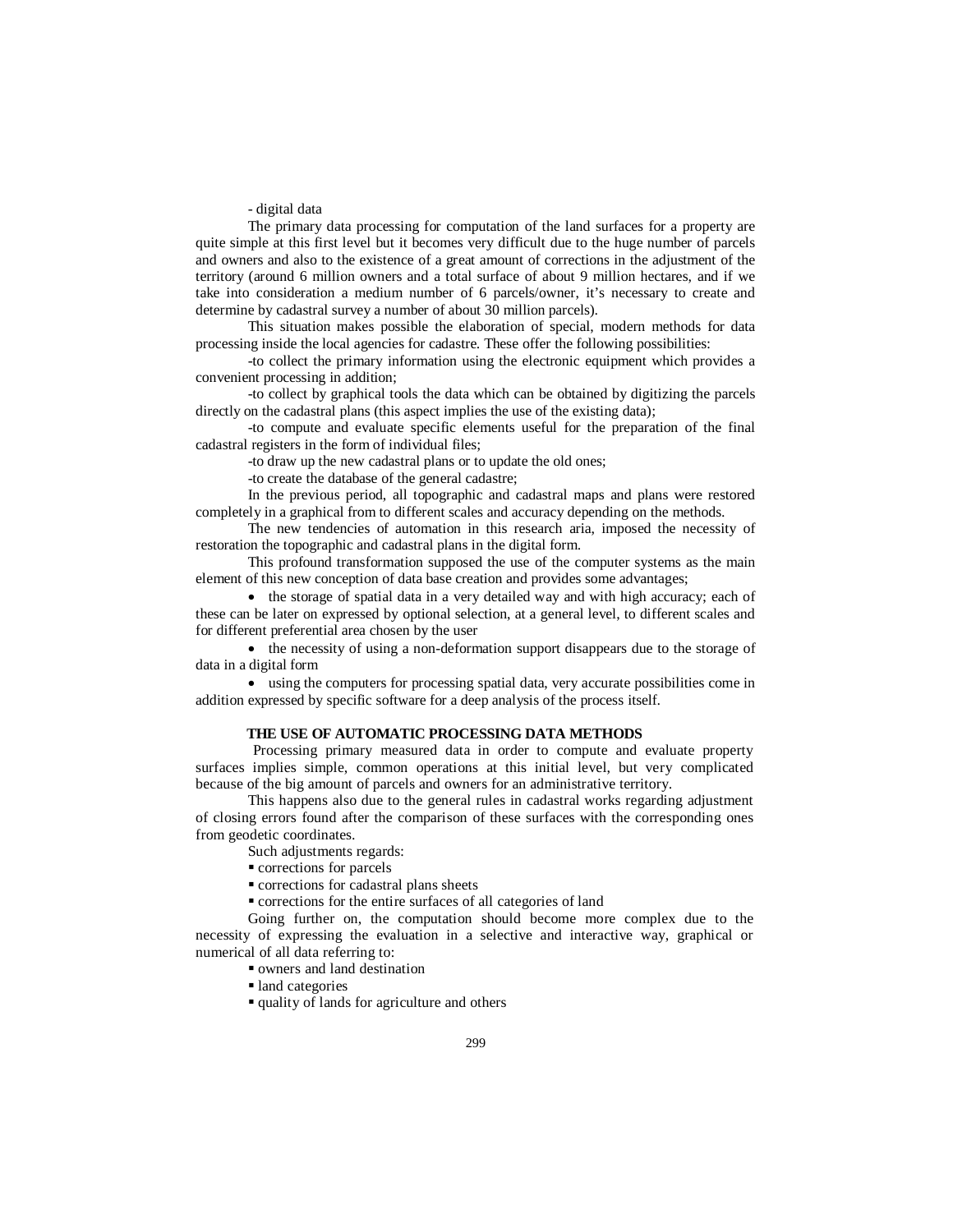Operations of data processing are performed in connection with normal evolution of cadastral works, such as:

- processing primary, initial data
- **Processing intermediate data**
- **Processing final data, obtaining the cadastral registers**

The necessity of using automatic processing tools is justified by the advantage of storage the big amount of collected information. Also, these technical advanced methods of processing data must satisfy the requirements of the general and multipurpose cadastre, as well as periodically updating of data and final information.

Today, the Cadastral GIS offers specialized functionality for each stage of processing including the digital map creation, plotting cadastral and topographical plans, generating and combining geo-referenced data in order to obtain a validated relational geodatabase.

GIS as modern technology of analysis and graphical-textual database processing method is very important element in environment resources management. This is a particular crucial purpose in case of multifunctional spatial system.

#### **THE REFERENCE STATIONS IN ROMANIA**

One of the most convenient methods (in efficiency, accuracy, costs) for data aquision implies the GPS technology. Going further on, the GPS reference station frame is more and more useful.

Cadastral and other detailed surveys require positioning methods that supply accurate, reliable positioning solutions in short time. GPS is such a highly flexible tool, able to provide cm accuracy in less than one minute over distance of few tens of kilometers, if an active reference network is employed.

According to the development tendencies of the services at European and global level of the GPS technology, after 1990 in Romania was also implemented the technology of global positioning (GNSS). At present, the most used GNSS (Global Navigation Satellite System) system in our country is the NAVSTAR-GPS system.

For long-term requirements of Geodesy it was projected and accomplished in our country a National Network of Permanent GPS Stations (RN\_SGP).

The main objectives aimed for the accomplishment of this network were:

Realization of an active space-temporal reference system;

 Use of the satellite observations for determining the position of the points from the National Geodesic Network;

 Use of the satellite observations for determining the position of the points from other networks of planimetric and altimetric support;

 Use of the satellite observations for determining the position of some points of interest in different fields: Topography, Cadastre, GIS, Cartography;

Use of the satellite observations in the scientifically research.

History of the realization of the RN-SGP in Romania had the following stages:

Stage  $1$  – year 1999- realization of the first permanent GPS station, within the Faculty of Geodesy from Bucharest;

Stage  $2 - 2000-2003$  – establishment of the RN-SGP as a "passive" network including a number of 5 stations installed at: Braila, Cluj, Sibiu, Suceava , Timisoara;

Stage  $3 - 2004 - 2005$  – establishment of the Extended National Network of Permanent GPS stations as active network of gathering/transmission of the data and extension of that, with other stations installed at: Craiova, Constanta, Deva, Baia Mare, Bacau, Sfantu Gheorghe, Cluj, Oradea;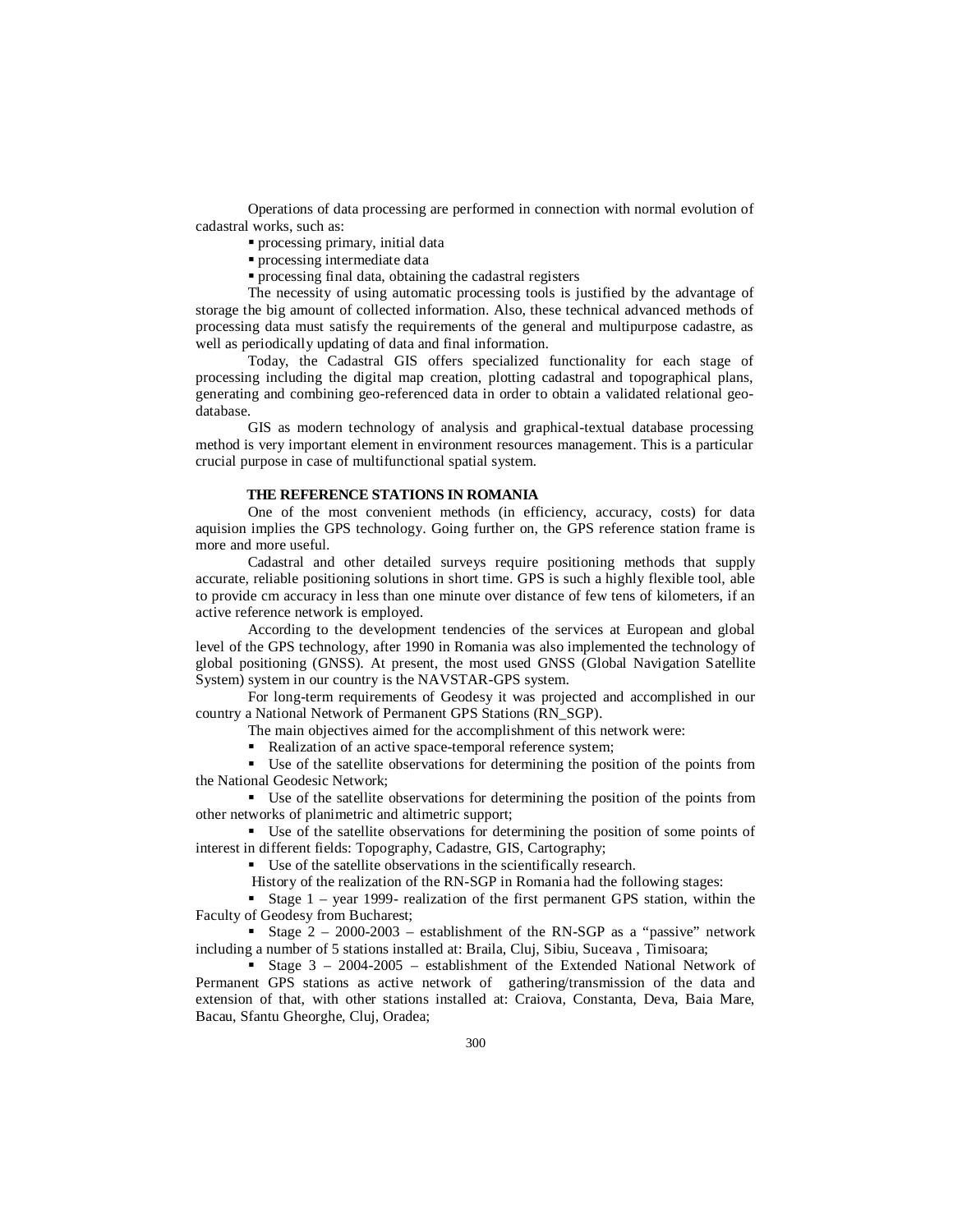Stage 4 – 2005-2006 – Modernization and continuation of the RN-SGP extension through installation of 10 new permanent GPS;

Stage  $5 - 2006 - 2007$  – Continuation of the RN-SGP extension through the installation of new permanent stations that will ensure a cover area of 70 km around of those on the whole territory of Romania;

Stage  $6 - 2007 - 2008$  – Modernization and continuation of the RN-SGP extension, simultaneous with the preparation for the learning of the new technology provided, the European navigation system (Virtual Reference Station, GALILEO).



Figure 2. The National Network of Permanent GNSS Stations in Romania

According to these trends in Geodetic Engineering, Timisoara represents an example in the process of automation of land registration.

The Town Hall of Timisoara is the first institution from Romania starting the GIS for urban purposes, at present, being the most advanced city in this domain.

The educational process is also of major importance for these problems.

A useful connection between the state agencies, Local Administration Departments, Private companies and school must provide a deep and realistic understanding of the situation by the students.

That's why, the students participate, together with universities to contracts and research projects, being involved in both, field and office operations.

Here is such an example, for the updating the database for urban cadastre in Timisoara. The field campaign lasts from summer 2007, and the results completed the information from the Urbanism Department of the Local Administration Agency.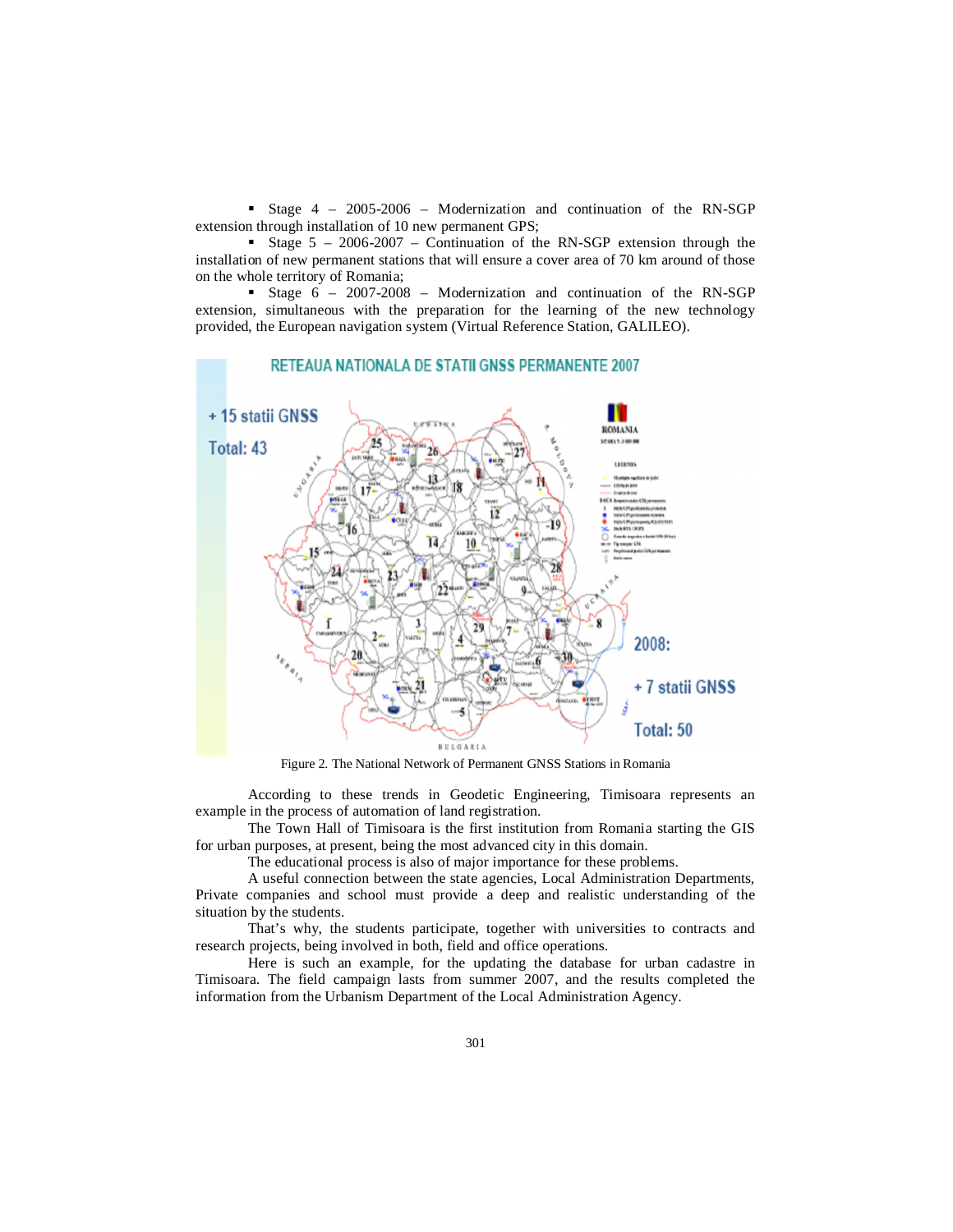

DISPUNEREA SECTOARELOR CADASTRALE DIN TIMISOARA

Figure 3. Disposal of the Cadastral Sectors in Timisoara



SECTOR CADASTRAL NR. 21

Figure 4. Example for Cadastral Sector no.21 ( out of the database)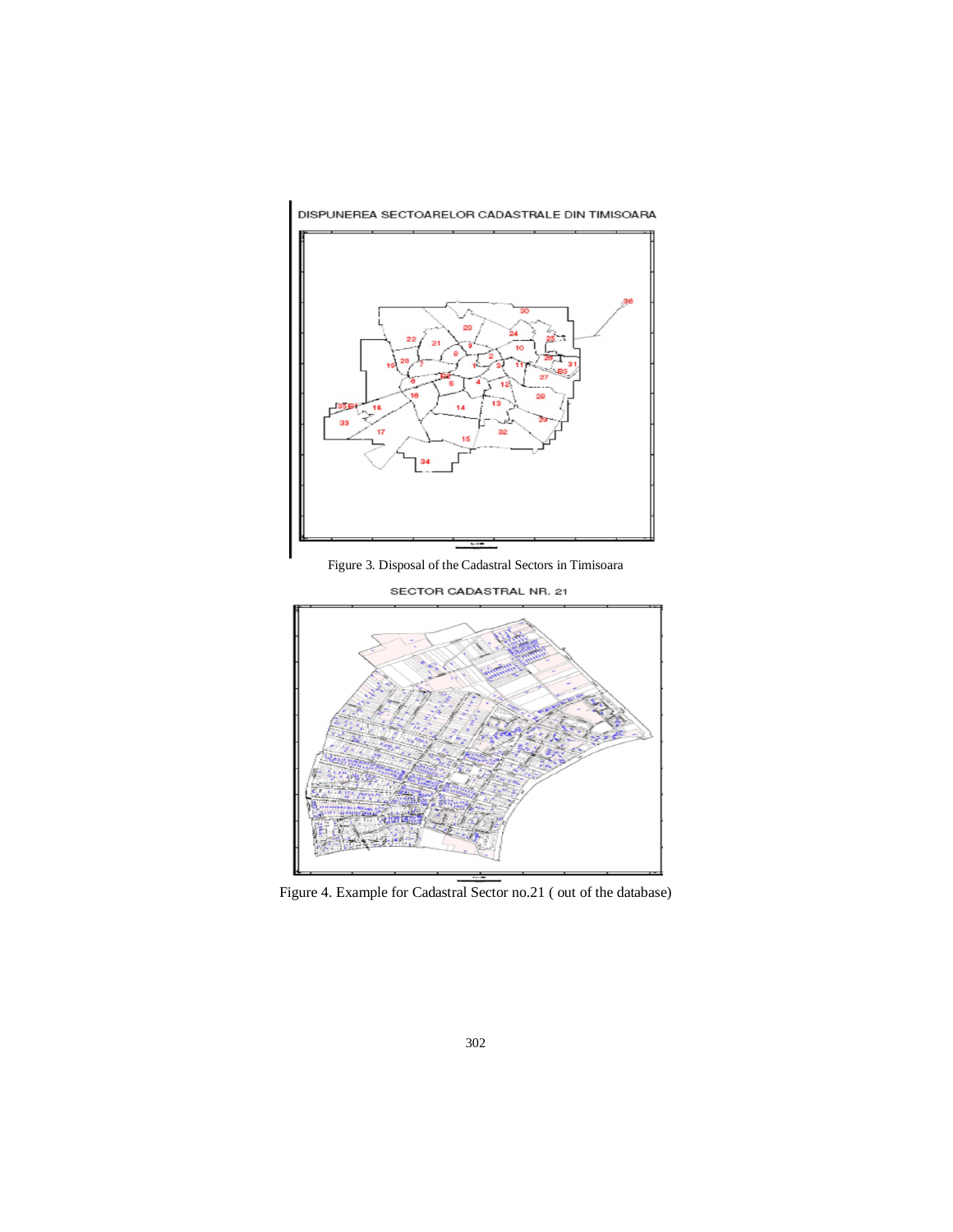



Figure 5. Property Sheet ( student's "job")

# **CONCLUSIONS**

The large use of the automatically tools of measurement and processing, the elaboration of digital plans and maps lead to a modern cadastre which can face the present request from this field of activity.

The applicability of the informational systems will last a long period of time, while both categories of classic and digital cadastral materials will operate.

During all this period, the technical equipment for data collection, processing, storage and overview will continue developing, in order to accelerate the complex project of informational systems achievement.